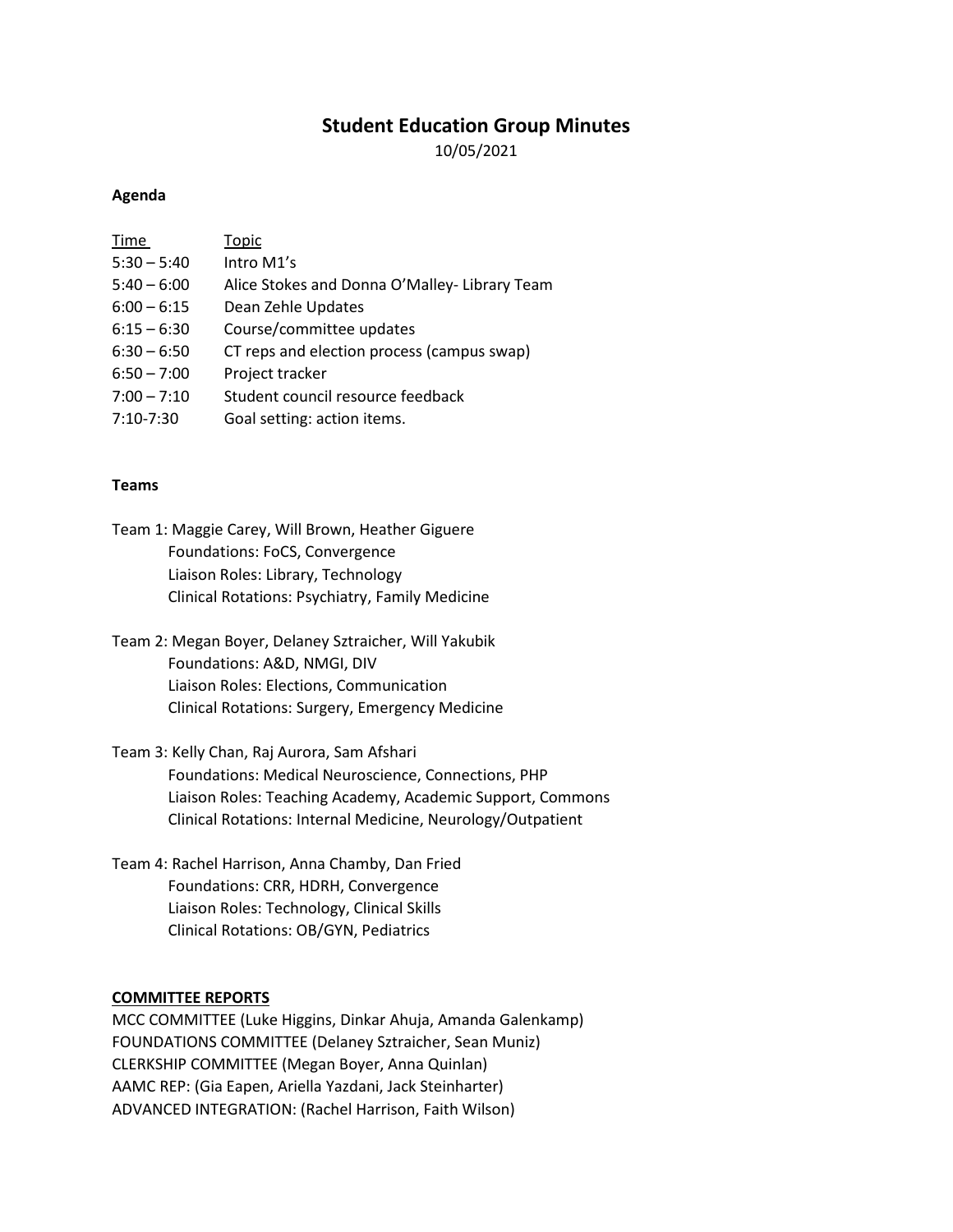## EVALUATION COMMITTEE: (Will Brown, Ben Weaver)

### **Attendance:**

| <b>Last Name</b> | <b>First Name</b> | <b>Title</b>                                | <b>Present/Absent</b> |
|------------------|-------------------|---------------------------------------------|-----------------------|
| Afshari          | Sam               |                                             | X                     |
| Aurora           | Raj               |                                             | X                     |
| Boyer            | Megan             | Chairperson, Clerkship committee member     | X                     |
| <b>Brown</b>     | Will              | <b>Evaluation Committee</b>                 | Absent                |
| Chamby           | Anna              | Vice Chair                                  | X                     |
| Chan             | Kelly             |                                             | $\mathsf{X}$          |
| Carey            | Maggie            |                                             | X                     |
| Fried            | Dan               |                                             | $\pmb{\mathsf{X}}$    |
| Giguere          | Heather           |                                             | $\pmb{\mathsf{X}}$    |
| Harrison         | Rachel            | Advanced Integration Committee Member       | $\pmb{\mathsf{X}}$    |
| O'Connor         | Julia             | <b>Staff Advisor</b>                        | X                     |
| Sztraicher       | Delaney           | <b>Foundations Committee Member</b>         | Absent                |
| Yakubik          | Will              |                                             | X                     |
| Zehle            | Christa           |                                             | X                     |
|                  |                   |                                             |                       |
| <b>Guests</b>    |                   |                                             |                       |
| <b>Higgins</b>   | Luke              | MCC Representative (co2022)                 | Absent                |
| Ahuja            | <b>Dinkar</b>     | MCC Representative (co2023)                 | Absent                |
| Galenkamp        | Amanda            | MCC Representative (co2024)                 | X                     |
| Muniz            | Sean              | <b>Foundations Committee Representative</b> | $\mathsf{x}$          |
| Quinlan          | Anna              | Clerkship Committee Representative          | Absent                |
| Wilson           | Faith             | Advanced Integration Representative         | Absent                |
| Weaver           | Ben               | <b>Evaluation Committee Representative</b>  | Absent                |
| <b>Stokes</b>    | Alice             | Dana Medical Library visitor                | X                     |
| O'Malley         | Donna             | Dana Medical Library visitor                | X                     |
| Stoutenburg      | Eric              | M1 visitor                                  | X                     |
| Zhou             | Megan             | M1 visitor                                  | X                     |
| Early            | Caitlin           | M1 visitor                                  | $\pmb{\mathsf{X}}$    |
| Palermo          | <b>Brittney</b>   | M1 visitor                                  | $\pmb{\mathsf{X}}$    |

#### **Minutes**

# • **Alice Stokes and Donna O'Malley -Library Team**

- o Aware that the M2's are not aware of a lot of the library resources due to COVID last year.
- o The library has purchased some new furniture- more standing desks, seats near the natural light, different zones (noisy vs. quiet areas)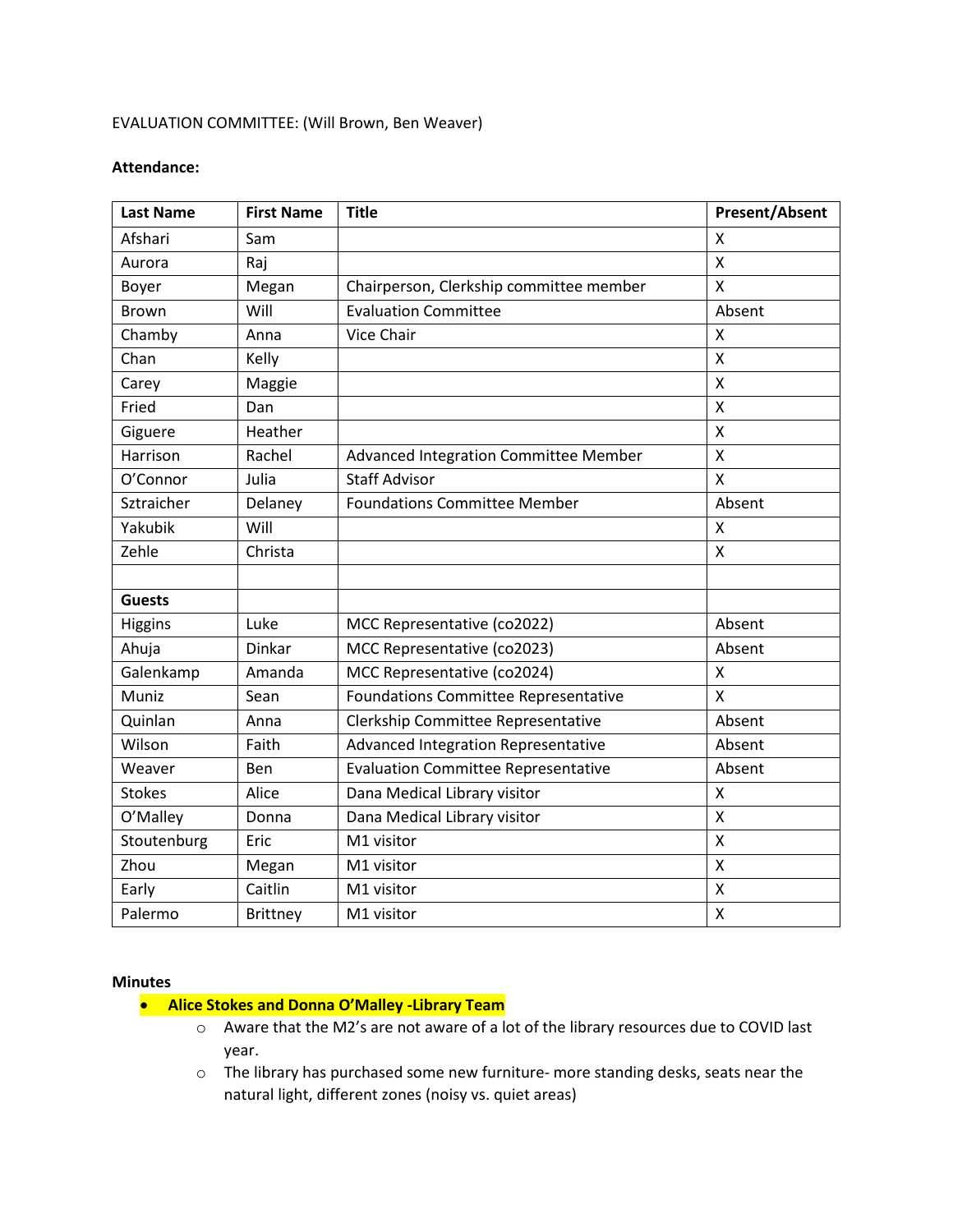- $\circ$  There are now vending machines in the part of the library that is open 24 hours/day.
- o Can book small group study rooms online on the library website
- $\circ$  Library website is also getting some updates and might be more navigable moving forward.
	- Overhaul of the menus at the top (going to change some of the green buttons on the home page as well.)
	- If you need help, you can go to "ask a librarian" on the website, and the chat function can be used to easily access a librarian. This can be used whenever the library is open.
	- You can schedule an appointment or email the reference desk via the question mark button on the library website as well.

# **Medical E-books Guide:**

- Links to online textbooks—we will be losing access to some of these books
	- **Question:** is it worth buying these in print?
		- $\circ$  If there is something that we were really counting on having, they will try to buy it in print.
- o **Anna:** Is there a way to put eBooks onto the iPads that we get for 3rd year? E-books can get really finicky on iPad. Accessibility is the biggest issue here.
	- $\triangleright$  Library staff will investigate this.
- o **Alice stokes:** What about flash cards? Is this a resource that people would use if we bought them?
	- **Student suggestion:**
		- o Netter flash cards are often bought by people in first year for anatomy.
		- o Rohan's flash cards with cadaveric issues.
- o **Megan:** Let's put all this communication from the library + information in the "you said we did" part of the weekly wire so that people are more aware! We might also talk about the ultrasound availability in the library coming up.
- o Availability of blueprints/case files for clinicals.
- o **Amanda G.:** Is there a way to do a more formal book swap for 4th years/third years handing down books, rather than dumping things in the student lounge?
	- Maybe we can speak to student council about this as a student resource issue.
- o Butterfly ultrasound:
	- Going to be available in the library to take home x3 days.
	- Let's investigate this resource for CT as well to ensure it is equitable
		- Reach out to Dr. Keith Curtis
- o UVM Library hired a replacement for Statistics advising: Maria Sckolnick
	- You can make an appt with her, attend her drop-in hours, or you can email her for help.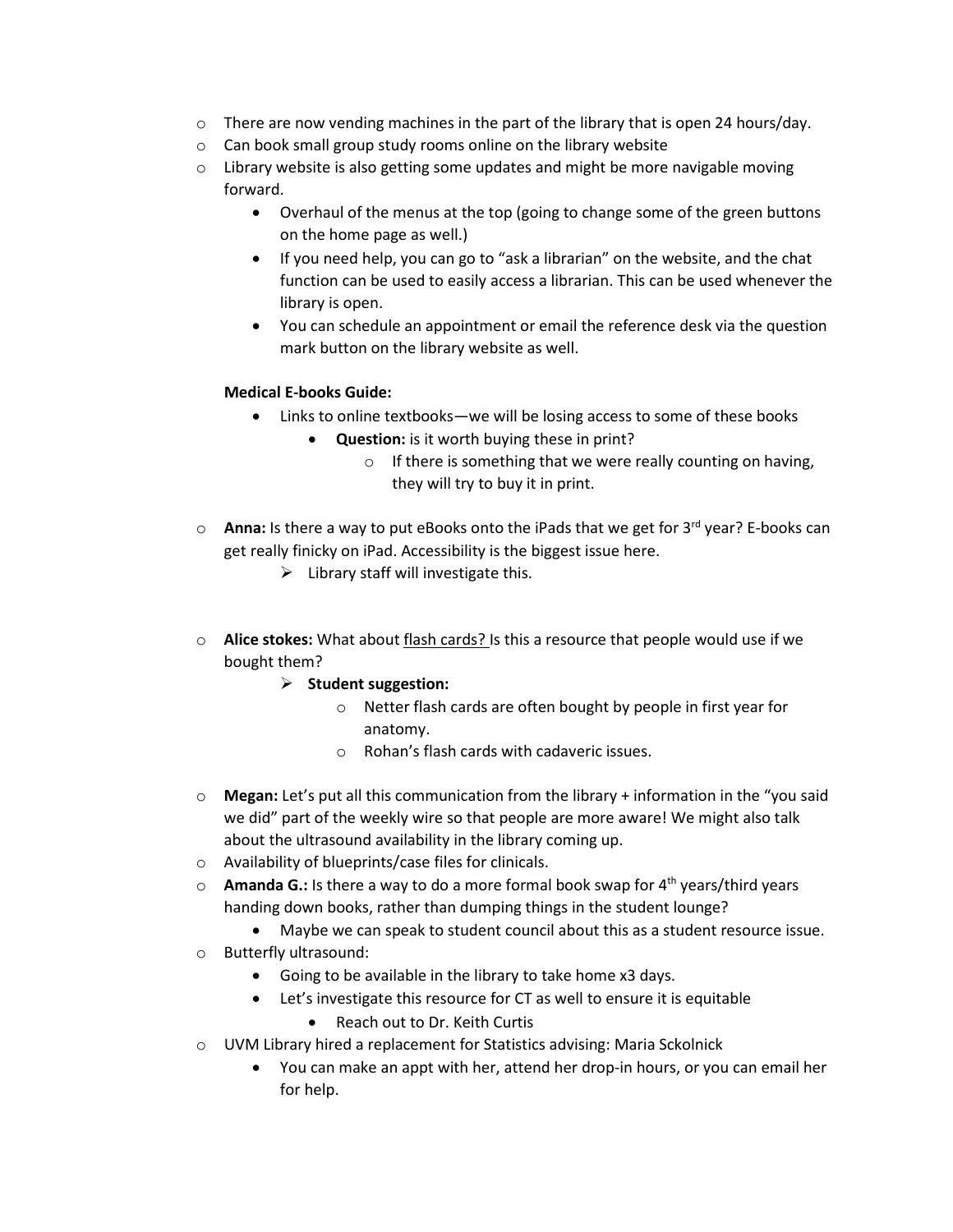• You can find her contact information on the UVM Library website.

# • **Dean Zehle updates**

- o Exciting events coming up
	- White coat is this Friday
	- Co2024 $\rightarrow$  final meetings with the HDRH course director with SEG students
		- Dr. Lounsbury will be reaching out to the candidate, stay tuned for more information.
		- Previous HDRH course director is interested in acting in a mentorship role to support the new course director who will be funded.
- o UVM can support the UWORLD Q-bank
	- Almost all students use this, so we hope that it will support hem in the prep for step1 which can be a stressful process.
	- Wanted to pick a resource that wasn't competing with the curriculum
	- 180-day subscription for now, possibly longer for co 2025.
- o Clinical affiliates:
	- West palm beach site is closing as a clinical site
- o Lots of task forces and working groups going on
	- Anti-racism task force:
	- Mental health task force: new co-chair
	- AAMC survey working group- look at all surveys that AAMC puts out
		- MSQ- matriculation student questionnaire
		- Y2Q- second years
		- Graduation questionnaire
			- o Response rate is key here in order to trust the data.
			- o We use the info to try and improve in areas identified.
				- "close the loop" communication is something we continue to work on.
				- **Make sure we're communicating about what we do** with data and feedback.
	- Thematic working group: look at curriculum content longitudinally.
		- Sexual violence theme, reproductive rights
		- Look for gaps and redundancy
		- Most members are from the medical curriculum committee, however Dr. Lounsbury is also on this working group given her knowledge and expertise with the curriculum content search platform.
- $\circ$  Recruitment and retention have been a challenge for many different positions in OME.
	- 3 associate dean positions open
		- Search is going well with a number of internal/external candidates for all positions.
	- Staff recruitment has been more difficulty during the pandemic.
		- Many people changing positions and looking for different opportunities.
- o LCME- LCME committee meets next week
	- Unsure how long it will take for them to communicate with the dean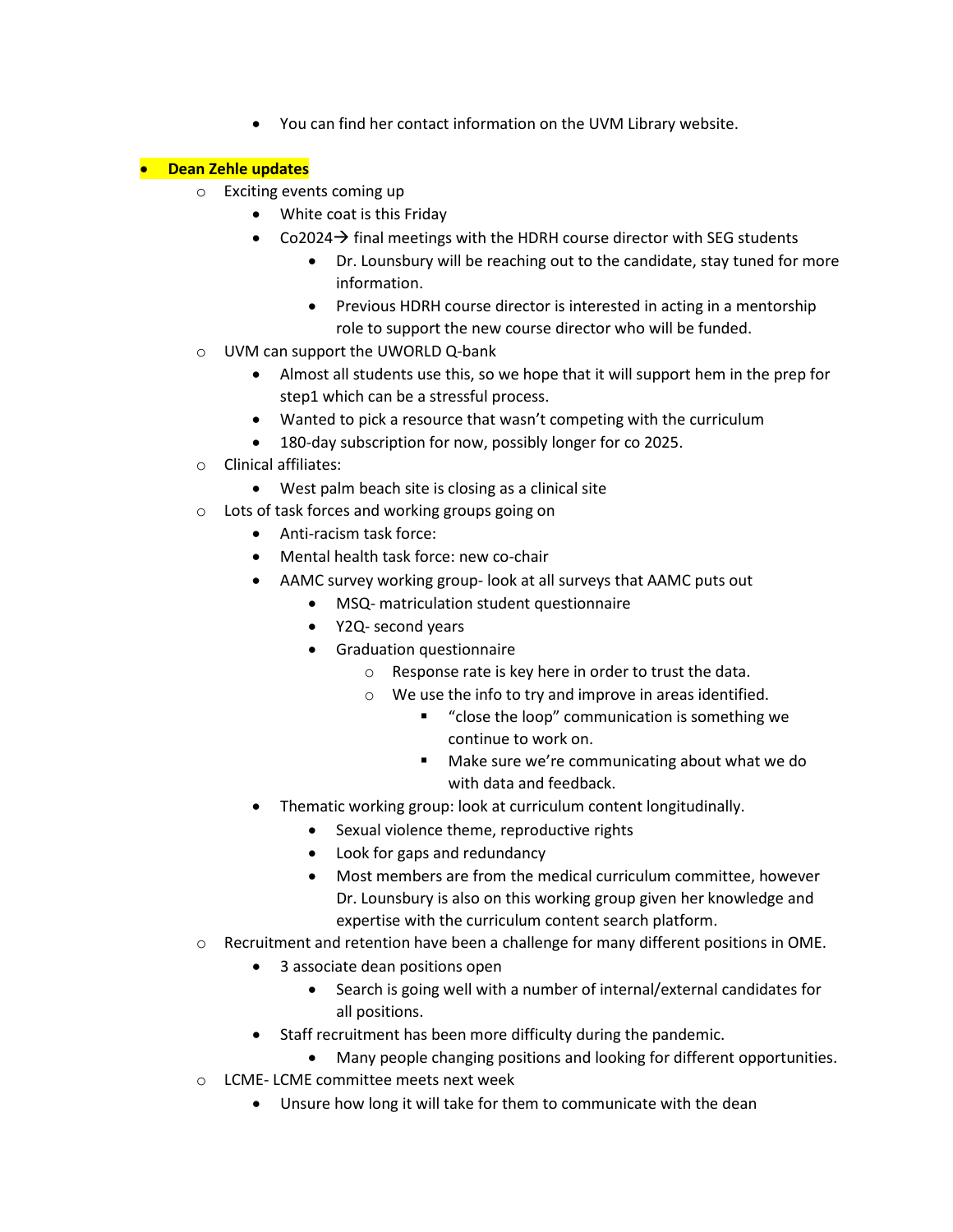- Preliminarily: we think we will be satisfactory in 81/93 elements
	- 12 standards with 93 elements
	- 3 areas will likely have satisfactory with monitoring
	- Likely will be "unsatisfactory" in 9 elements
		- o Our unsatisfactory are spread out over different standards which is good.
- Anticipate that we will continue to be fully accredited.
	- We're kind of in the mix for numbers of areas being monitored with what other strong medical schools are receiving
	- Will continue to need student engagement in addressing many of our unsatisfactory areas where findings are based on student satisfaction.
		- o For example, will need to work with students on how to address their satisfaction with relaxation space in the clinical environment since we do not control the clinical environment space.

**Anna:** How is the issue of remote access to classes (zoom) going, especially going into flu season

- **All 3 large med-ed rooms now have the tech they need.**
- $\triangleright$  From the students who have had to rely on curriculum delivery not in person, the satisfaction has been pretty good. These students feel like they're being well supported.
- $\triangleright$  Continued conversation about TBL recordings after the IRAT/GRAT o People feel like this would be a good resource.

Question regarding booster shots for the covid vaccine through the school? Flu shots?

- $\triangleright$  Moderna boosters are currently no approved, but we'll continue follow national information regarding boosters
- $\triangleright$  Good reminder to also follow up on flu clinics at the Davis center as well. They should be offering flu shots to students.
- $\circ$  Shadowing is permitted, but requires a coordinated departmental approach. Departments need to approve shadowing within their department or division and be able to attest to the following:
	- Approval from sponsoring department to ensure in compliance with space occupancy expectations
	- Impact on other learners in that environment and ensure there are no clinical students scheduled at that time and that learner will not impact GME education.
	- Ability to meet COVID-19 guidelines to ensure student, patient and faculty/staff safety (PPE, physical distancing, avoidance of COCID-19 patients or PUI)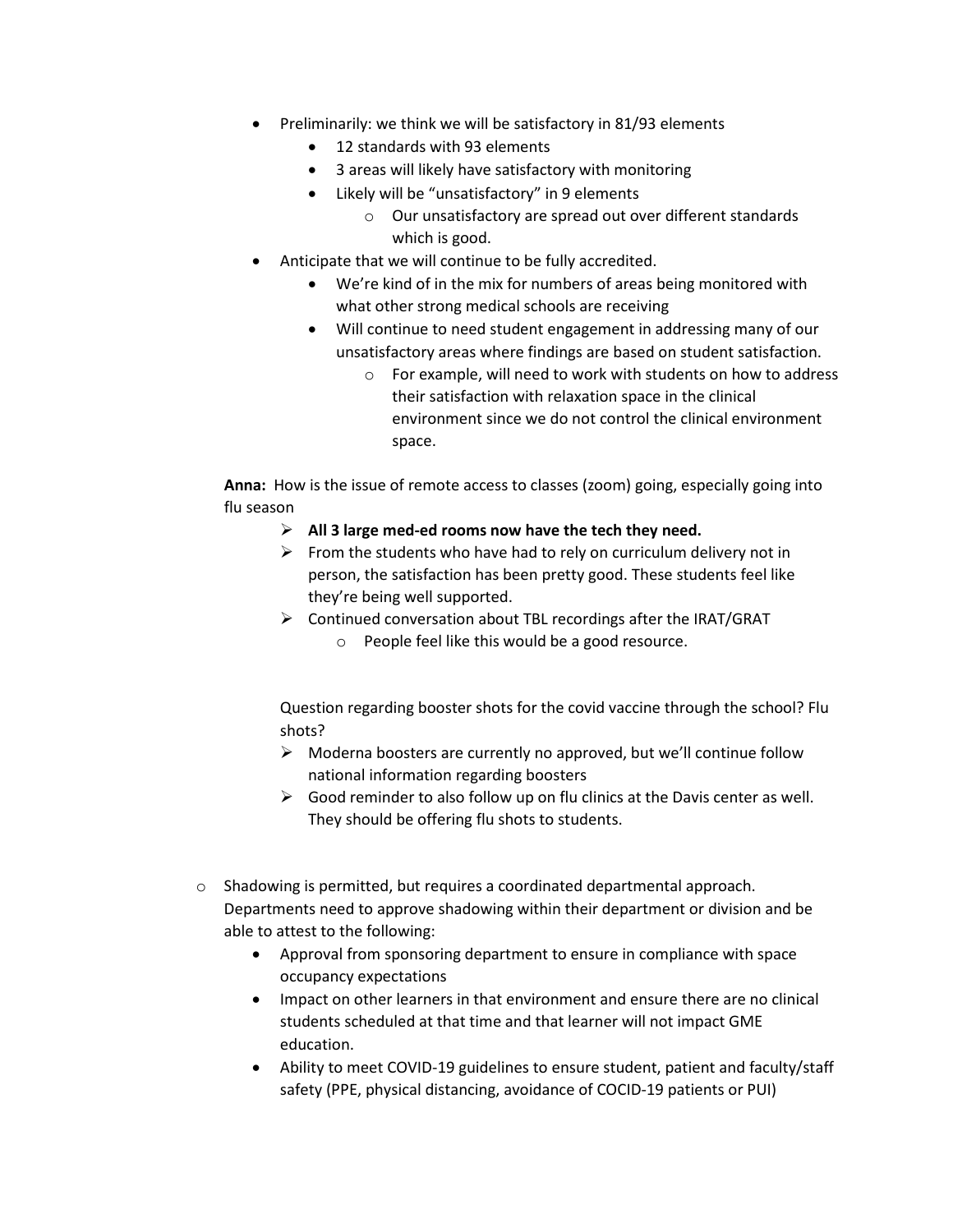### • **Course committee updates**

### **Meghan, town hall meeting for student leadership:**

- Issue of clinical wellness space (where do we leave our stuff?)
- Clerkship year feedback: look at Megan's official document on this. There will be a meeting with Dean Zehle on this document in about 2 weeks. Meeting with Dr. Everett about all of the clerkship specific items as well.

**Side thought:** Need to think about overwhelming faculty with feedback and creating a culture of receiving feedback in a manageable, streamlined manner.

• **Action item:** Heather and Dan will reach out to Dr. Everse about coming to an M1 class to reintroduce people to SEG. Also discuss

### • **CT reps and election process for SEG:**

- $\circ$  Issue with CT representatives swapping to VT. How do we ensure that CT has the appropriate representation?
- $\circ$  It might be a lot to have only one person shoulder the responsibilities of SEG in CT
	- Electing a fifth SEG rep? key to have someone on the ground level.
	- Distributing the responsibilities between the 4 SEG reps isn't the option.
	- There cannot be 0 SEG reps.
- $\circ$  Our elections are occurring in November  $\rightarrow$  STEP is coming up.
	- Should we have someone to start in March?
- o **What about 2-year SEG terms?**
- $\circ$  Kelly: Was the lone seg rep in CT on their third year, and this was a lot for them to deal with. Work load needs to be more distributed.

## **We need better (more) leadership representation in CT**

- $\circ$  Concern about losing the "power" that we hold with faculty and the trust if we keep
- $\circ$  Maybe we need a 5<sup>th</sup> SEG rep- this could up the odds that we retain CT rep, and also spread out the

VOTE: Should we have 5 SEG reps for the co 2025? RESULTS: ALL MEMBERS PRESENT VOTE YES

Ratio of CT/VT reps?

**2 VT/2 CT and 1 flex spot→ TAKES THE MAJORITY**